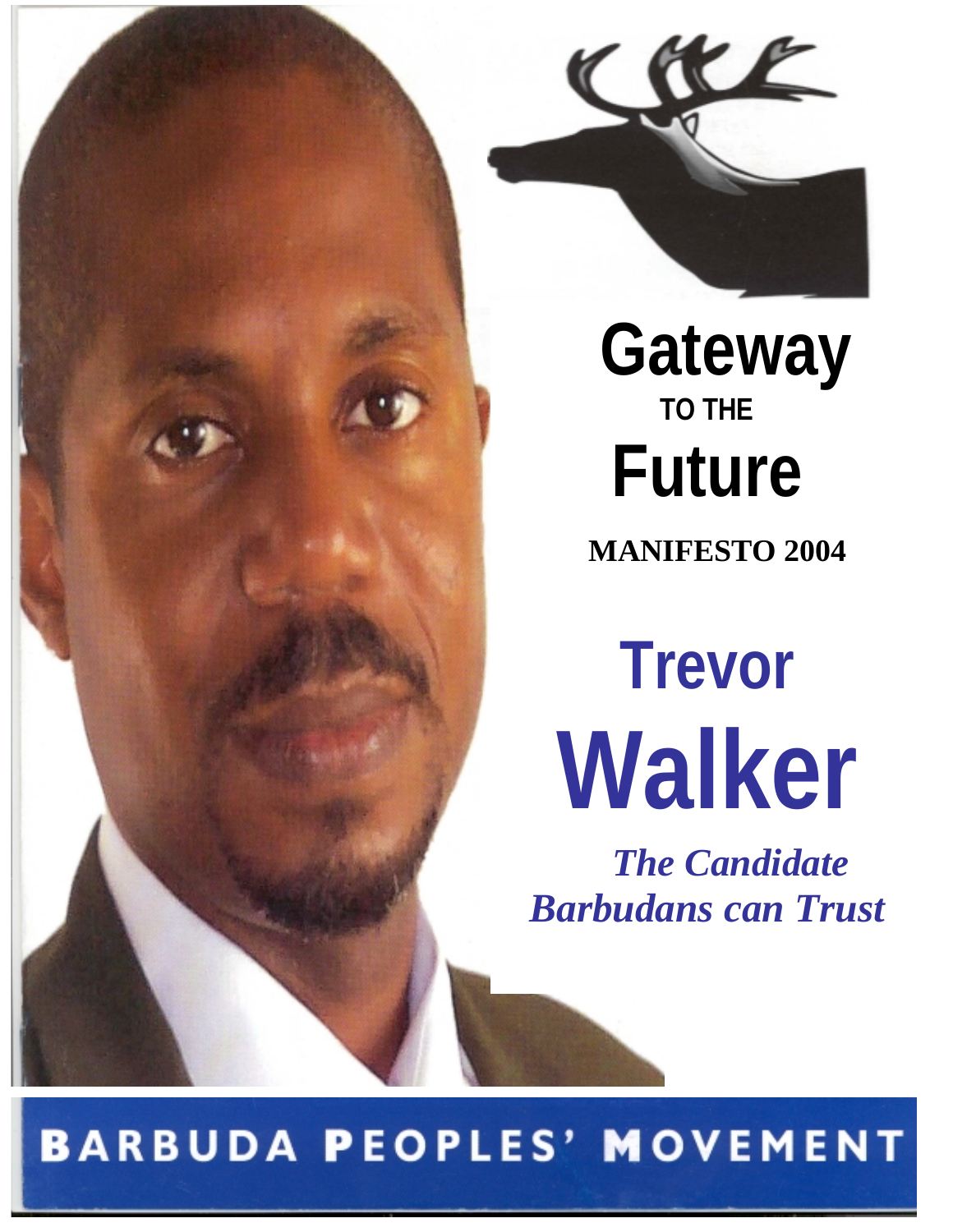"While Barbuda faces a number of constraints deriving from the small size of its population and its ecological fragility, it has considerable potential to pursue a development **strategy geared** to it's own needs and **circumstances" .**

## **GATEWAY TO THE FUTURE**

 arbuda stands at a very serious crossroad in its history. The Antigua Labour Party Administration has been able to divide the political leadership on the island and as a result denied Barbudan's the implementation of the recommendations of the Commonwealth Report. **B** <sup>a</sup>

These recommendations had serious implications for improved infrastructure, the expansion of airport facilities, creation of a port of entry, the construction of roads, the improvement of public utilities and the complete restructuring of the Financial and Administrative arrangements between the islands.

Importantly the Commonwealth Report implicitly recognized the Land Rights Claims of the islands people, when it stated "no development should take place without the consent of the people".

The ALP Administration has completely frustrated the implementation of/the report and as a consequence caused stagnation, decay, and delayed the development of the island. Its actions have caused young people to suffer. Many are unable to find employment and appropriate educational opportunities.

The BPM will find ways to overcome all these negatives and open the doors to a Bright future for all Barbudans young and old. We believe what the Commonwealth Report said;

"While Barbuda faces a number of constraints deriving from the small size of its population and its ecological fragility, it has considerable potential to pursue a development strategy geared to its own needs and circumstances" .

The BPM will invest in the future of Barbuda. We will ensure that Barbuda is developed according to the needs and wants of the Island's People.





**TO THE Future MANIFESTO 2004**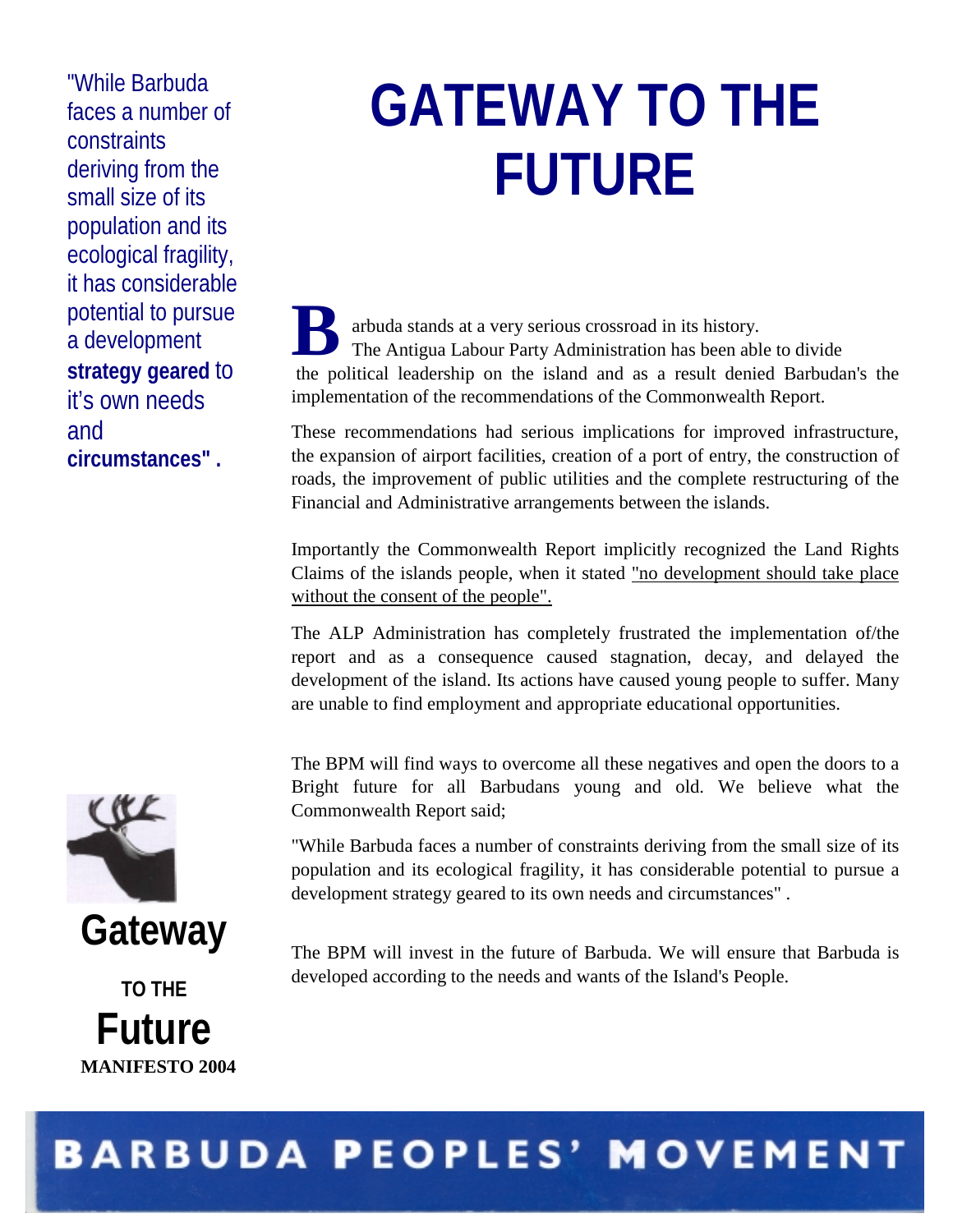## **LAND**

We strongly believe that the lands in Barbuda belong to the people of Barbuda. The traditions and customs developed over the past one hundred and fifty (150) years since the end of slavery will be maintained. We believe that Barbudans now have Absolute Title over these Lands and that these rights and interests should be clearly recognized in the Law. We will continue to stand up for this belief so that all Barbudans can determine the way the development of the land proceeds. We will also utilize the lands in Barbuda for development purposes so that our people can have a higher standard of living.

## **TOURISM**

"In Barbuda you will see a Caribbean island that is un spoilt by tourism, it is renowned for its beaches which are natural, sprinkled with pink sand and miles long. The island has the deep blue Atlantic on one side with wild beaches full of driftwood and shells and the calm Caribbean Sea on the other, perfect for swimming and snorkeling, with plenty of opportunities to see turtles and many varieties of tropical fish undisturbed in the turquoise water. The beauty of the island is its natural, peaceful way of life".

We will promote locally owned hotels and guesthouses where Barbudans will be the prime beneficiaries. We will also encourage the development of ecotourism sector so that we can enjoy

the benefits of an up-scale market and protect our environment. Expansion of the Five Star Hotel sector, similar to Coco-Point will be encouraged urgently.

#### **WATER**

We will improve and manage our water production capacity to fulfill our responsibility to make available safe, clean water to all our people. Any excess production will be used to help our Sister Island in their time of need. Any profits generated will be applied to the Barbuda Council consolidated fund for the benefit of all Barbudans. We will not adapt the "Build Own Operate Transfer" (BOOT) approach favored by the ALP government in recent years. This BOOT approach results in private \_individuals reaping tremendous benefits at the expenses of present and future generations.

## **ELECTRICITY**

Denmark and other countries established the production of generated electricity. We feel Barbuda has the ideal conditions for this technology and therefore the cost of electricity will be considerably lower. The use solar and sea energy forms will also be explored.

## **ROADS**

The BPM will embark on a program to construct and improve roads on Barbuda. To under take this programme we will seek to get a percentage of all funds accessed

We believe that Barbudans now have Absolute Title over these Lands and that these rights and interests should be clearly recognized the Law.

![](_page_2_Picture_13.jpeg)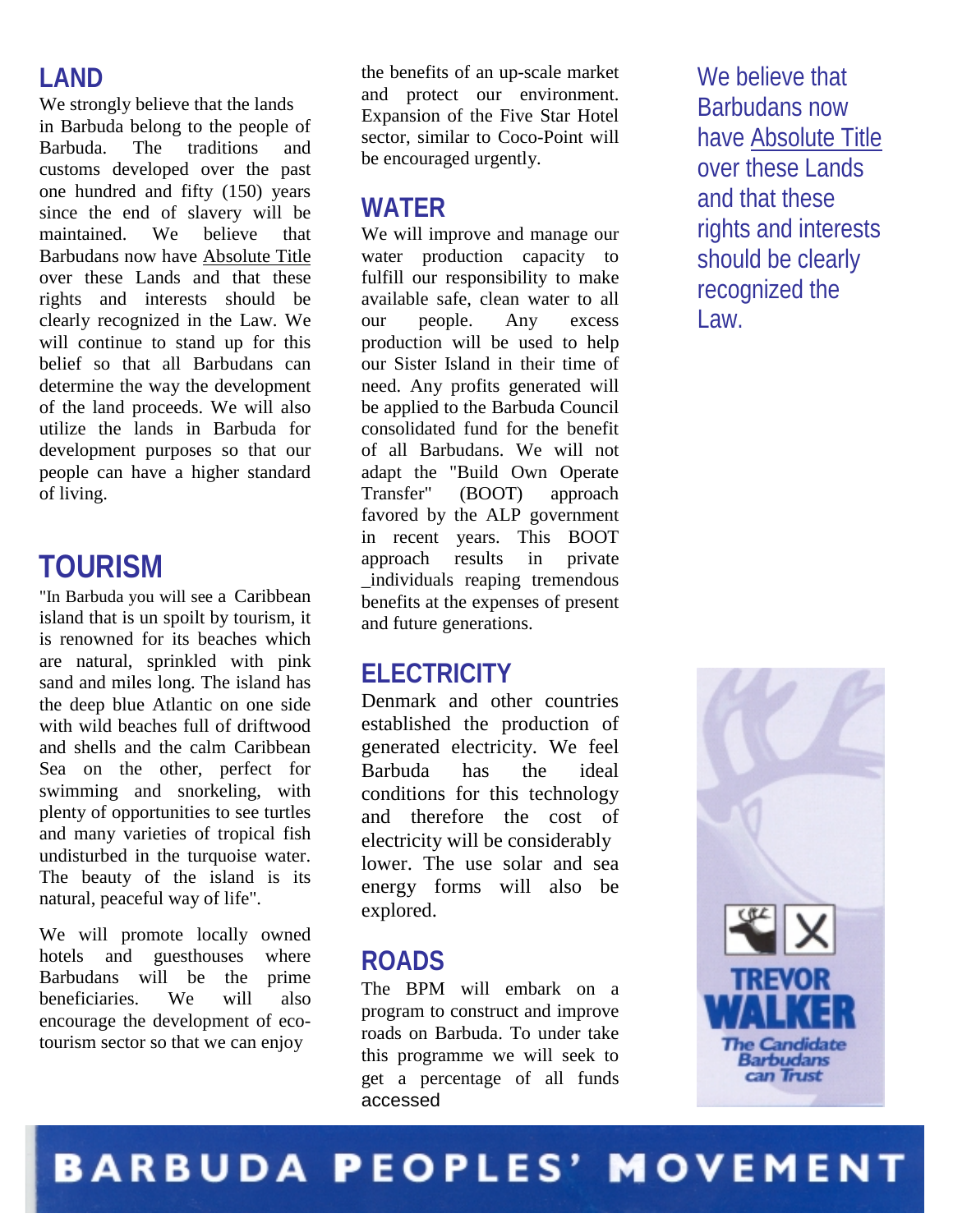We intend to assist small farmers by accessing financial resources so that they can increase production and access regional markets. The Party will put into place a farmers' development programme that will include the clearing and fencing of lands for cooperative usage of farmlands.

![](_page_3_Picture_1.jpeg)

**Gateway**

**TO THE**

Future **MANIF.ESTO 2004**  by Central government. This will include providing proper drainage and sidewalks where necessary and the training of young people in Road Construction and Maintenance.

## **AGRICULTURE**

We will create a viable agricultural sector where most of our efforts will be place on organically grown produce. We intend to assist small farmers by accessing financial resources so that they can increase production and access regional markets. The Party will put into place a farmers' development programme that will include the clearing and fencing of lands for cooperative usage of farming lands.

This programme will provide, technical assistance, equipments, seedlings and a marketing outlet. In the future we will develop a food processing plant that will enable those in the agriculture and fisheries sector to add value to their produce.

## **SMALL BUSINESS**

The BPM is committed to the establishment of a successful business sector on Barbuda. We will again provide the avenues where financial resources can be accessed so that they can increase capacity and productivity. We want to create an economic environment where the movement of goods and service will directly make a positive impact on the life of every Barbudan.

We will approach and collaborate with developmental research agencies in

## **FISHERIES**

The BPM will seek further investment in this sector of the economy. Action will be taken to access funding for the greater mechanization of boats operating in the Lobster and Fishing Industry. Also we will continue to pressure Central government to improve the facilities at the Lagoon and Pearl Harbor wharfs to ensure that docking, cold storage and distribution facilities are improved. The funds that the Japanese have allocated to Antigua and Barbuda will be used for these purposes, if this avenue fails the Party will seek other sources to fully develop the Fishing industry.

## **SPORTS CULTURE & YOUTH AFFAIRS**

The Sports Complex in the village will be completed based on terms and conditions that are favourable to the people. We will use our own labour force to make this dream a reality for the youth.

The BPM will continue to promote Sporting Scholarships overseas for young people who demonstrate talent in the areas of Basketball, Track and Field Athletics and Cricket. Improvements will be made to existing facilities; which include the fencing of the Football and Athletics field. Relationships will be developed with the Leeward Island Cricket Association, the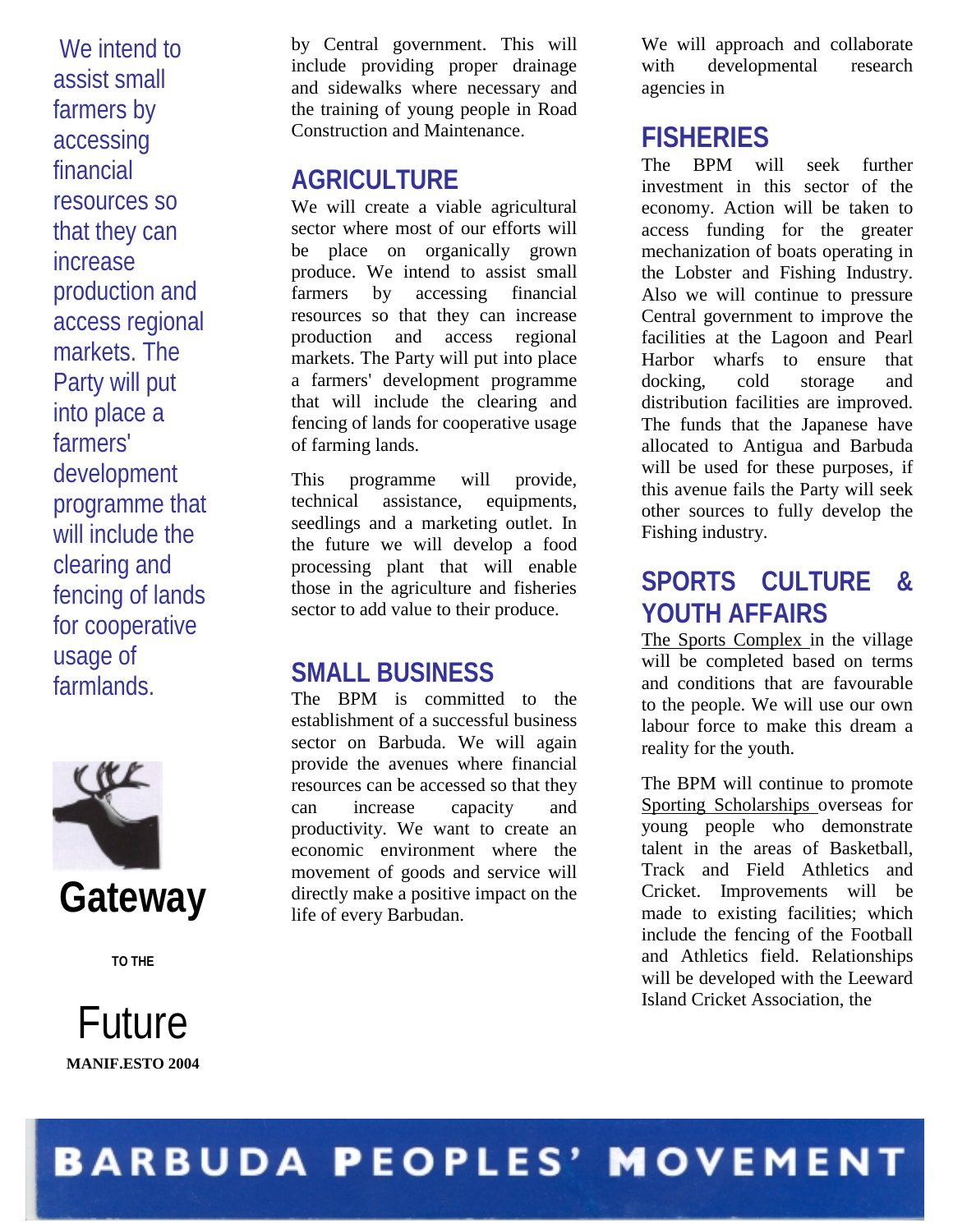Olympic Association and the Athletic Association.

The New Tennis Court will be built with assistance from guests at the Coco Point Lodge Hotel and will form a part of a programme to promote the development oftennis on the island. The plan is to bring a tennis professional on an annual basis to train our youngsters.

#### **YOUTH AFFAIRS**

A Youth Affairs Committee will be established. Young people will be made members of this committee. The aim of this committee is to provide a forum where young people will be able to channel their ideas of how the island should be developed directly to the Council. It will also encourage, leadership, management and tackle issues of Alcohol and Drug abuse in the community.

It will also be an important forum through which the youths will be able to get access to the comprehensive Education and Training programme proposed by the Party.

## **CARABANA**

Will be upgraded and improved for the coming Festival Season. One hundred years of Land Rights and the first Barbudan government in 1904 will be the focus of the celebrations.

## **COMMUNITY PARTICIPATION**

The BPM will work with the various Community Organizations such as the Basketball Association, Cricket, Turf and Athletics Clubs to make sure they have a say in how monies are spent in developing these areas of community activity.

## **SAND & THE DEVELOPMENT OF NATURAL RESOURCES**

The BPM is committed to maintaining employment in this area of economic activity. However, the party will take the necessary steps to ensure that Environmental Impact Studies are done before areas that have sand are opened for excavation.

Also, we are committed to oversight by the community and an Investment programme that will provide meaningful long benefit for all islanders from the sand industry

In addition to the above the Party will seek over the next five years to introduce industries based around other Natural Resources. This will include the introduction of stone crushing machinery, a hot mix plant for Roads and Block making equipment. We will also introduce training in these areas that will enable Barbudans and the whole community to develop the skills required to operate in these areas.

## A Youth Affairs Committee will **be established.**

Young people will be made members of this committee. The aim of this committee is to provide a forum where young people will be able to channel their ideas of how the island should be developed directly to the Council.

![](_page_4_Picture_15.jpeg)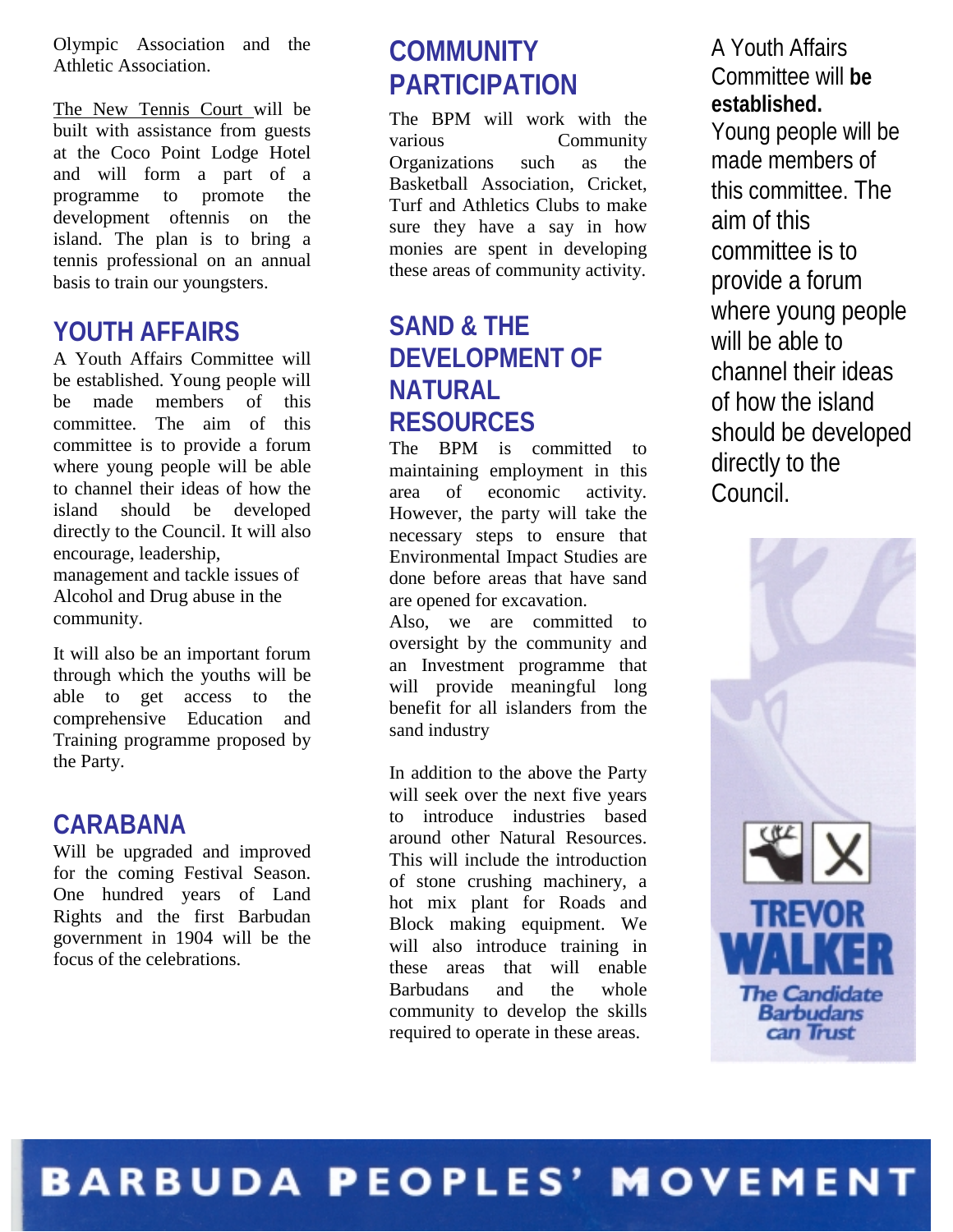The Party will continue to press for the constitutional upgrading of Barbuda's status. Barbudans must be allowed to control completely all their internal affairs.

![](_page_5_Picture_1.jpeg)

**TO THE Future MANIFESTO 2004** 

## **EDUCATION & TRAINING**

We will build and manage a technical/vocational training institute in Barbuda. This is essential if our people are to have equal access and opportunities with our brothers and sisters in Antigua. Barbudan students are at a severe disadvantage when attempting to access such training opportunities in Antigua. We will also demand that graduates from the Holy Trinity School be allotted the necessary space and opportunities at the Antigua State College.

The BPM is committed to Education and Training. Apart from the building of a Technical and Vocational facility, the Party will continue t.o promote the Educational development of all Barbudans. Our programme and policies in the past have produced graduates at the highest level. Education and Training will be extended to include all Council workers so that qualifications are achieved that will benefit the holder whether he/she seeks employment in the region and abroad.

The Party will concentrate on/ in the areas of New Technology, Agriculture, Fisheries, Mechanical Engineering, Water Engineering, Marine Biology, Biology, Sports Development, Health Professions, Pre-school and Childcare, Road Engineering, Construction, Electrical Engineering, Tourism, Tourism Promotion & Development. Special emphasis selecting and encouraging young people to choose a career path while their are in Secondary school.

## **CONSTITUTION**

The Party will continue to press for the constitutional upgrading of

Barbuda's status. Barbudans must be allowed to control completely all their internal affairs. Including the collection of all taxes and have the power to raise Revenue with Banks without the interference of Central government.

## **BANKING**

The BPM is seriously concerned at the low level of public and private investment in the island. To To counter this we will fight for greater private and public investment. The establishment of a Barbuda Development Bank is an urgent priority to bring progress to people and the island.

#### **PORT OF ENTRY**

The Party will continue to build on the foundations already established at River. This is an Area of public investment that should have been undertaken by the Central government in line with the Commonwealth Report recommendations. No country can properly develop without a Port of entry.

## **TELECOMMUNICATIONS**

This was an area identified under Public Utilities that could be a growth area for the Barbuda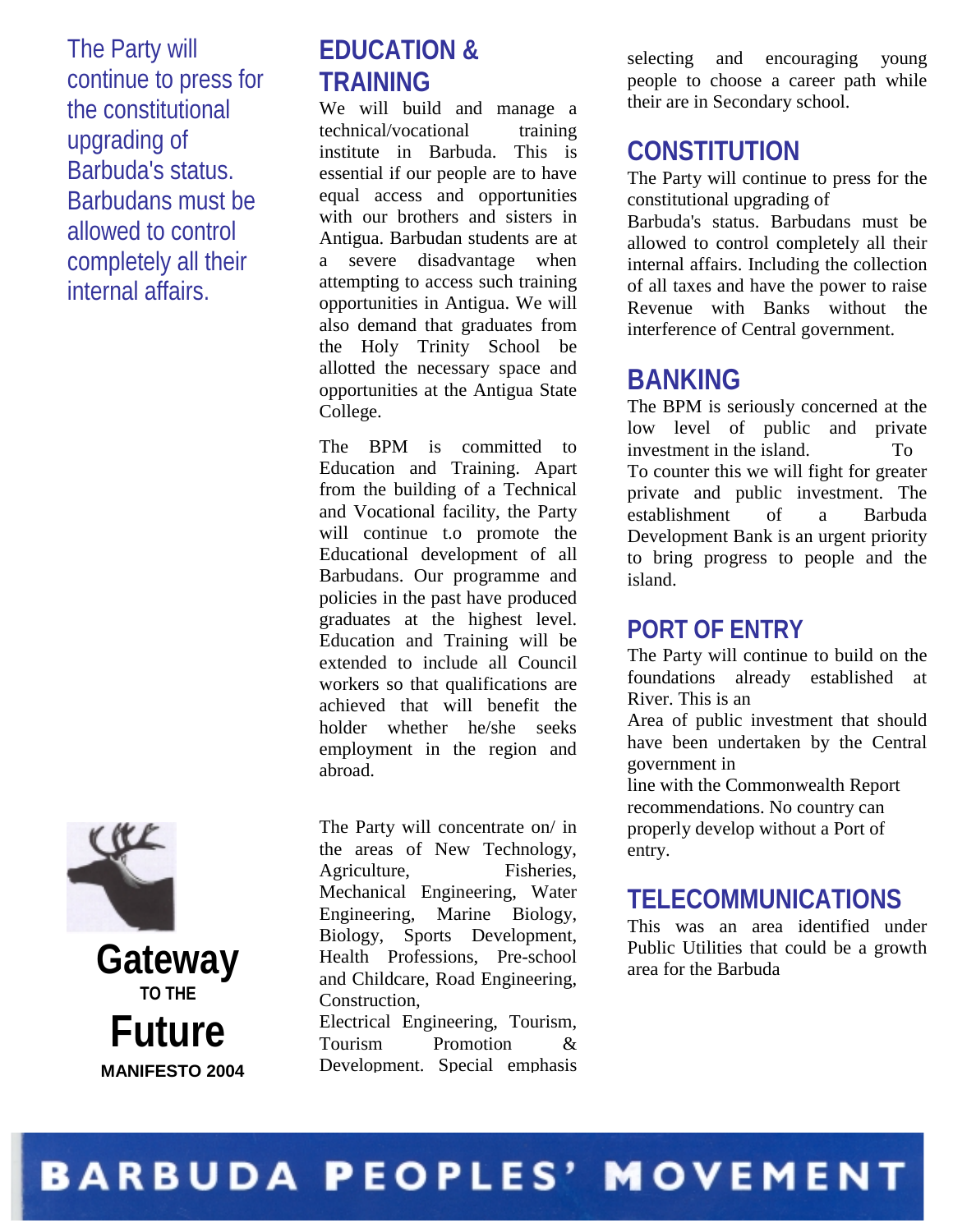economy. The BPM will take the necessary steps to ensure that the people benefit from the growth of this industry in the state. This was one of the issues left unresolved in the aborted Joint Consultative Committee (JCC) as per the Commonwealth Report of 2000. The island is entitled to its portion of the License fees and taxes collected by Central government.

#### **RADIO STATION**

The Party will press for the establishment of a Secular Radio Station on the island. Antigua currently has nine Secular and Religious Stations within its borders. We need a Secular Station controlled by Barbudans.

## **HEALTH & SOCIAL WELFARE**

Great progress has been made in this area over the past several years under BPM stewardship. The two most important aspects have been the establishment of a Resident Doctor, Building of a Dentistry and the sending of two persons to Train in general Medicine and Pediatric Medicine. A Registered Pharmacist will be an urgent priority for Hannah Thomas Hospital. The Party will continue to Train more persons in general Medical care and seek to extend the facilities that are available on the island.

A Day Centre for the elderly will be re-established. New services for disabled members oftl1e community will be developed by the Health Committee of Council.

## **TRANSPORTATION**

The Party is pledged to urgently bring into operation a new system of Transportation between the island of Barbuda and Antigua. This we hope will bring the cost of transportation between the two islands to a reasonable level.

## **ENVIRONMENT**

The BPM is committed to upholding the integrity of the environment in Barbuda. The Party will ensure that independent impact assessments studies are completed before any major projects are undertaken that could adversely affect the islands flora, fauna and eco-systems. We will abide by the world and UN conventions in this area.

## **TECHNICAL ADVISORY COMMITTEE**

The Party will establish such a committee to further formally strengthen community participation and oversight in its activities in Council or any other forum. This committee will utilize the expertise of individuals and groups whom may be able to advise Council on a particular project, subject area or

The Party will press for the establishment of a Secular Radio Station on the island. Antigua currently has nine Secular and Religious Stations within its borders. We need a Secular Station controlled by Barbudans.

![](_page_6_Picture_13.jpeg)